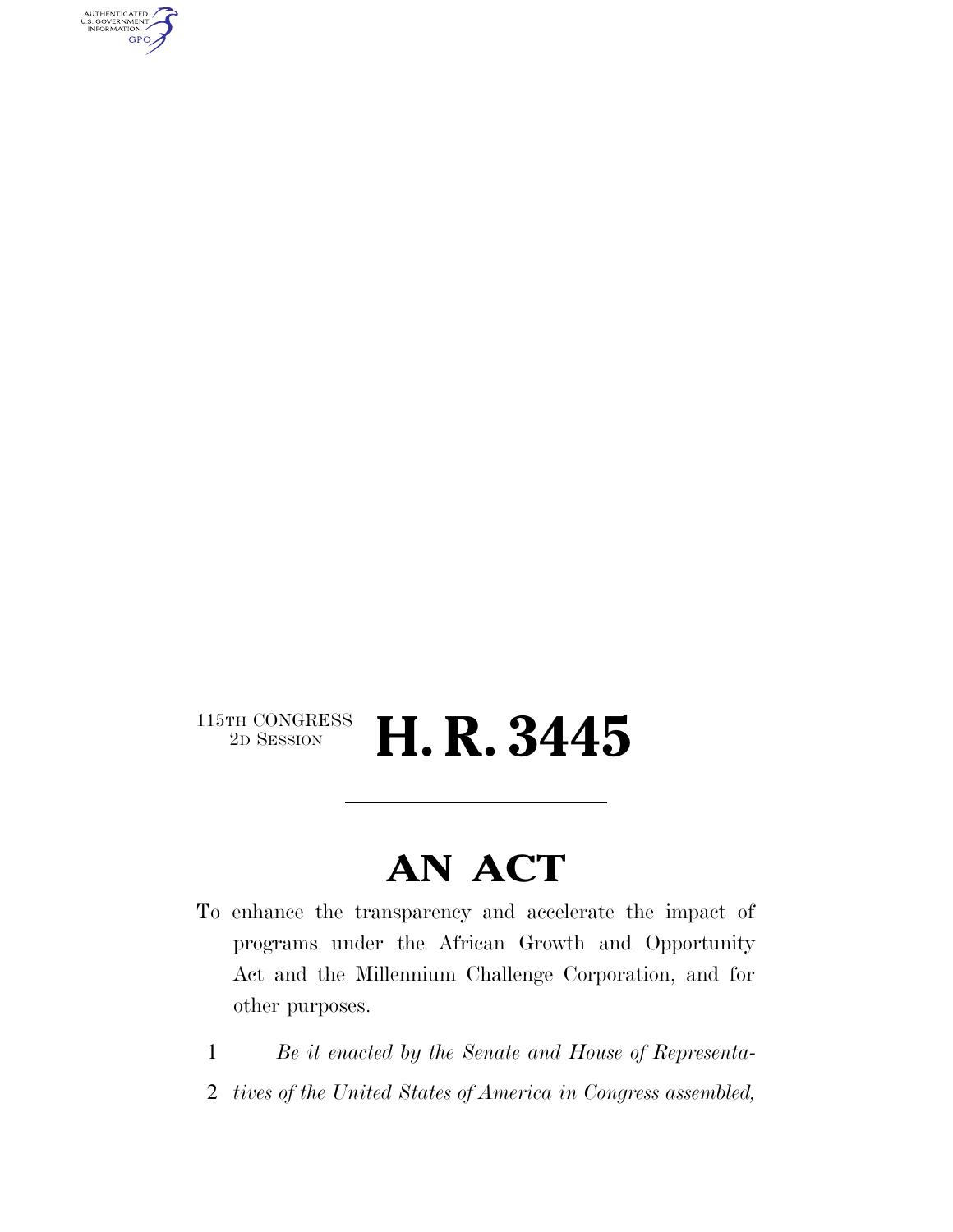### 1 **SECTION 1. SHORT TITLE.**

 This Act may be cited as the ''African Growth and Opportunity Act and Millennium Challenge Act Mod- ernization Act'' or the ''AGOA and MCA Modernization 5 Act''.

### 6 **SEC. 2. TABLE OF CONTENTS.**

7 The table of contents for this Act is as follows:

Sec. 1. Short title.

Sec. 2. Table of contents.

#### TITLE I—ENHANCEMENT OF THE AFRICAN GROWTH AND OPPORTUNITY ACT

- Sec. 101. Statement of policy.
- Sec. 102. Definitions.
- Sec. 103. Activities in support of transparency.
- Sec. 104. Activities in support of trade capacity building.

#### TITLE II—MODERNIZATION OF THE MILLENNIUM CHALLENGE **CORPORATION**

Sec. 201. Candidacy status.

- Sec. 202. Carryover authority for private-sector members of board of directors.
- Sec. 203. Additional reporting to the board on the treatment of civil society in an eligible country.
- Sec. 204. Concurrent compacts under the Millennium Challenge Act of 2003.
- Sec. 205. Public notification of entering into a compact.
- Sec. 206. Disclosure.
- Sec. 207. Restriction on the use of assistance under section 616.

Sec. 208. Study on subnational compacts.

## 8 **TITLE I—ENHANCEMENT OF THE**

# 9 **AFRICAN GROWTH AND OP-**

## 10 **PORTUNITY ACT**

### 11 **SEC. 101. STATEMENT OF POLICY.**

- 12 It is the policy of the United States to support efforts
- $13 \text{ to}$ —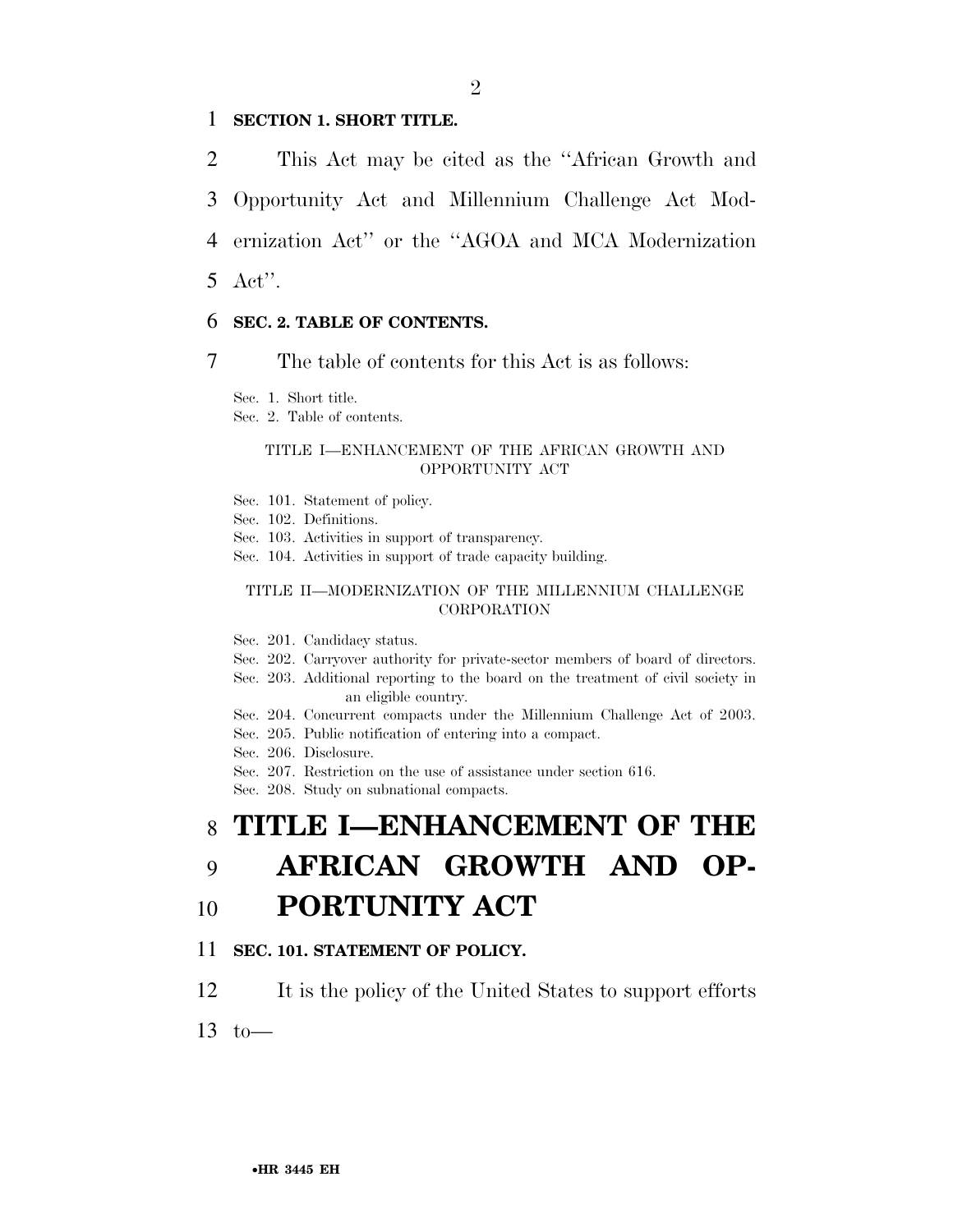(1) improve the rule of law, promote free and fair elections, strengthen and expand the private sec- tor, and fight corruption in sub-Saharan Africa; and (2) promote the role of women in social, polit- ical, and economic development in sub-Saharan Afri- ca. **SEC. 102. DEFINITIONS.**  In this title— (1) AGOA WEBSITE.—The term ''AGOA Website'' means the website established pursuant to section 103(a). (2) ELIGIBLE SUB-SAHARAN AFRICAN COUN- TRY.—The term ''eligible sub-Saharan African coun- try'' means a country that the President has deter- mined meets the eligibility requirements set forth in section 104 of the African Growth and Opportunity Act (19 U.S.C. 3703). **SEC. 103. ACTIVITIES IN SUPPORT OF TRANSPARENCY.**  (a) AGOA WEBSITE.— (1) IN GENERAL.—The President shall establish a publicly available website for the collection and dissemination of information regarding the African Growth and Opportunity Act (19 U.S.C. 3701 et seq.).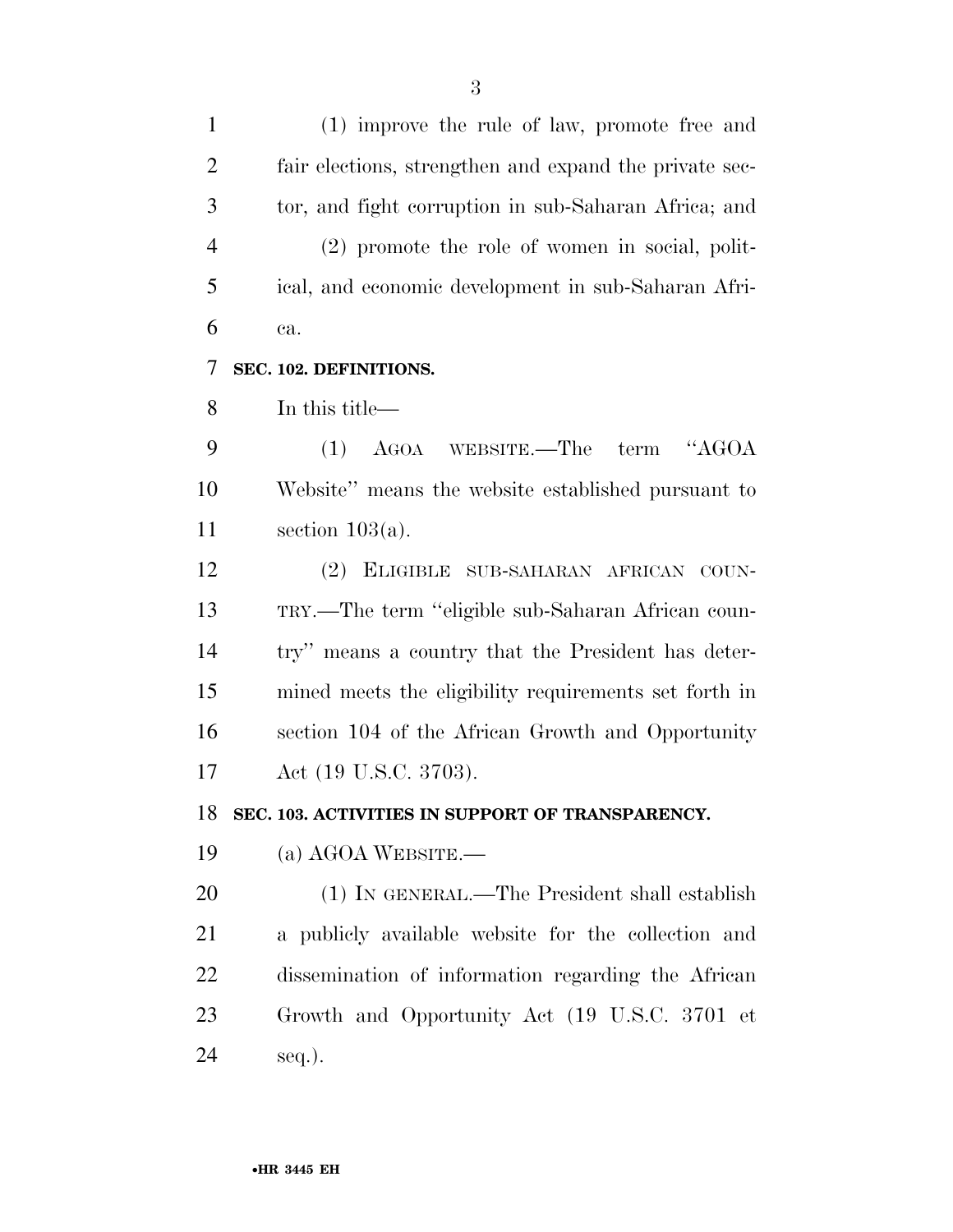| $\mathbf{1}$   | (2) CONTENTS.—The President shall publish on           |
|----------------|--------------------------------------------------------|
| $\overline{2}$ | the AGOA Website the information described in          |
| 3              | $\text{paragnph } (1)$ , including—                    |
| $\overline{4}$ | (A) information and technical assistance               |
| 5              | provided at United States Agency for Inter-            |
| 6              | national Development regional trade hubs; and          |
| 7              | (B) a link to the websites of United States            |
| 8              | embassies located in eligible sub-Saharan Afri-        |
| 9              | can countries.                                         |
| 10             | (3) ACTIONS BY UNITED STATES EMBASSIES.—               |
| 11             | The Secretary of State should direct United States     |
| 12             | embassies located in eligible sub-Saharan African      |
| 13             | countries to-                                          |
| 14             | (A) encourage individuals and businesses               |
| 15             | in such countries to use the benefits available        |
| 16             | under the African Growth and Opportunity Act;          |
| 17             | and                                                    |
| 18             | (B) include a link to the AGOA Website on              |
| 19             | the websites of such diplomatic missions.              |
| 20             | AGOA FORUM.—After each meeting of the<br>(b)           |
| 21             | United States–Sub-Saharan Africa Trade and Economic    |
| 22             | Cooperation Forum, the President should publish on the |
| 23             | AGOA Website the following:                            |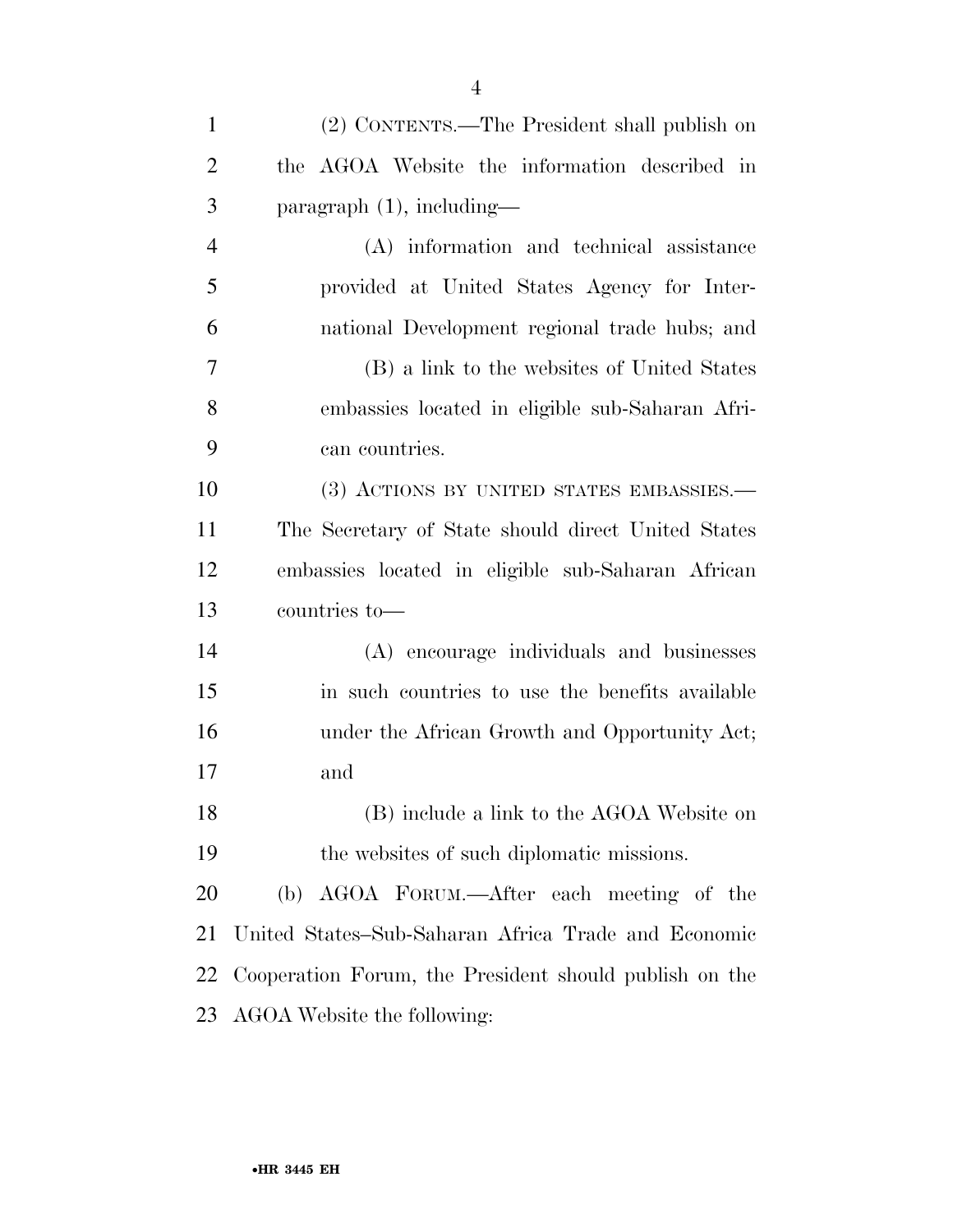(1) The outcomes of the meeting of the Forum, including any commitments made by member coun- tries and the private sector. (2) An assessment of progress made with re- spect to any commitments made by member coun- tries and the private sector from the previous meet- ing of the Forum. (c) OTHER INFORMATION.—The President should disseminate the information required under this section in a digital format to the public and publish such information on the AGOA Website. **SEC. 104. ACTIVITIES IN SUPPORT OF TRADE CAPACITY BUILDING.**  The President should— 15 (1) develop and implement policies that—

 (A) encourage and facilitate cross-bound- ary cooperation among eligible sub-Saharan Af- rican countries in order to facilitate trade; and (B) encourage the provision of technical assistance to eligible sub-Saharan African coun-21 tries to establish and sustain adequate trade ca-22 pacity development;

 (2) provide specific training for businesses in el- igible sub-Saharan African countries and govern-ment trade officials of such countries on accessing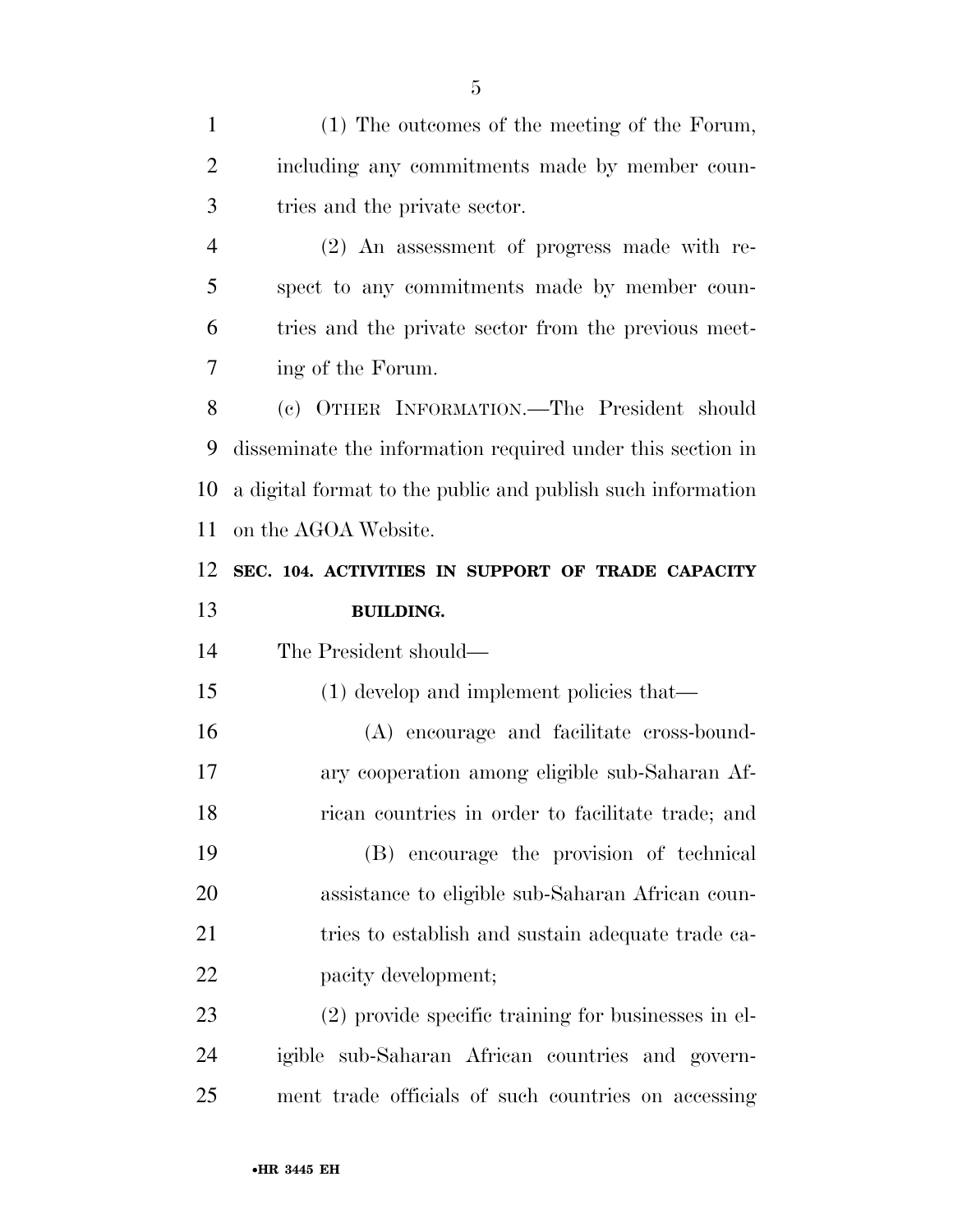| $\mathbf{1}$   | the benefits under the African Growth and Oppor-       |
|----------------|--------------------------------------------------------|
| $\overline{2}$ | tunity Act and other trade preference programs;        |
| 3              | (3) provide capacity building for African entre-       |
| $\overline{4}$ | preneurs and trade associations on production strat-   |
| 5              | egies, quality standards, formation of cooperatives,   |
| 6              | market research, and market development;               |
| 7              | (4) provide capacity building training to pro-         |
| 8              | mote diversification of African products and value-    |
| 9              | added processing; and                                  |
| 10             | (5) provide capacity building and technical as-        |
| 11             | sistance funding for African businesses and institu-   |
| 12             | tions to help such businesses and institutions comply  |
| 13             | with United States counterterrorism initiatives and    |
| 14             | policies.                                              |
| 15             | <b>II-MODERNIZATION</b><br><b>THULE</b><br>OF          |
| 16             | <b>MILLENNIUM</b><br><b>CHAL-</b><br>THE               |
| 17             | <b>LENGE CORPORATION</b>                               |
|                | 18 SEC. 201. CANDIDACY STATUS.                         |
| 19             | (a) LOW INCOME COUNTRIES.—Section $606(a)$ of the      |
| 20             | Millennium Challenge Act of $2003$ (22 U.S.C. 7705(a)) |
| 21             | is amended—                                            |
| 22             | (1) in paragraph $(1)(B)$ , by striking " $(3)$ " and  |
| 23             | inserting $"(4)"$ ;                                    |
| 24             |                                                        |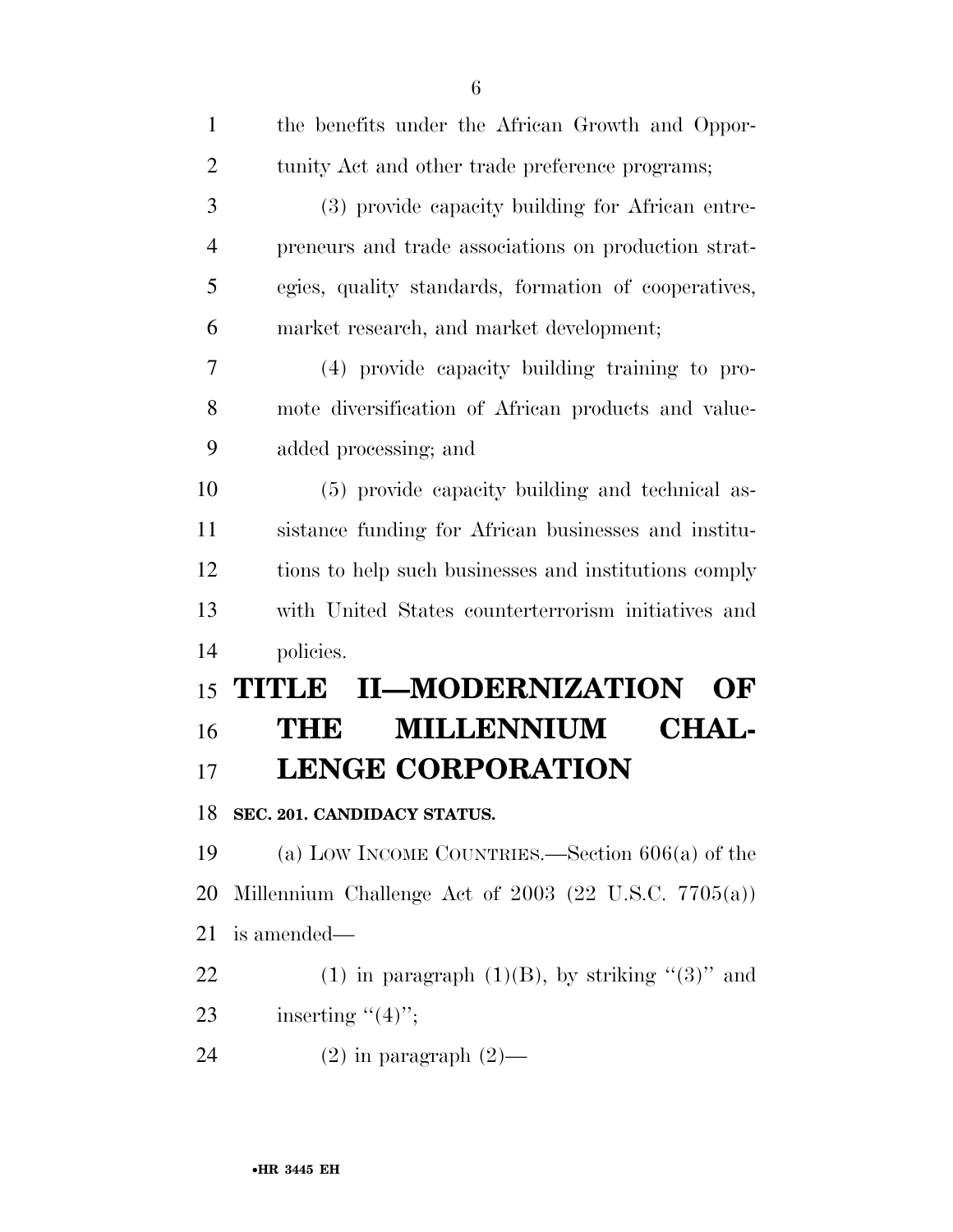| $\mathbf{1}$   | $(A)$ by amending the paragraph heading to            |
|----------------|-------------------------------------------------------|
| $\overline{2}$ | read as follows: "FISCAL YEARS 2005 THROUGH           |
| 3              | $2012$ "; and                                         |
| $\overline{4}$ | (B) by striking "fiscal year 2005 or a sub-           |
| 5              | sequent fiscal year" and inserting "each of fis-      |
| 6              | cal years $2005$ through $2012$ ";                    |
| 7              | (3) by redesignating paragraph (3) as para-           |
| 8              | $graph(4)$ ; and                                      |
| 9              | $(4)$ by inserting after paragraph $(2)$ the fol-     |
| 10             | lowing:                                               |
| 11             | "(3) FISCAL YEAR 2013 AND SUBSEQUENT FIS-             |
| 12             | CAL YEARS.—A country shall be a candidate country     |
| 13             | for purposes of eligibility for assistance for fiscal |
| 14             | year 2013 or a subsequent fiscal year if the coun-    |
| 15             | $try-$                                                |
| 16             | $\lq\lq$ has a per capita income not greater          |
| 17             | than the lower middle income country threshold        |
| 18             | established by the International Bank for Re-         |
| 19             | construction and Development for such fiscal          |
| 20             | year;                                                 |
| 21             | $\lq\lq$ is among the 75 countries identified         |
| 22             | by the International Bank for Reconstruction          |
| 23             | and Development as having the lowest per cap-         |
| 24             | ita income; and                                       |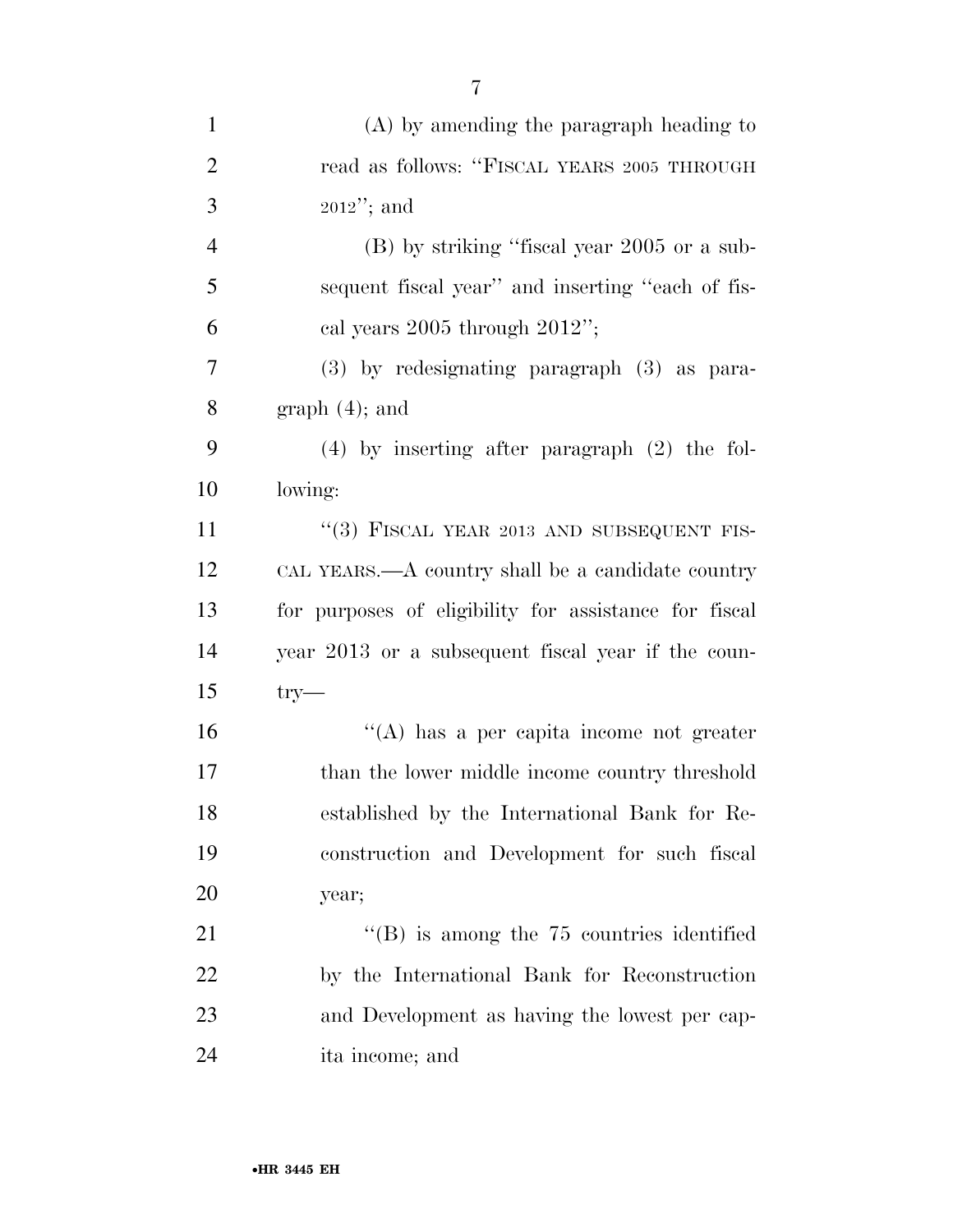| $\mathbf{1}$   | $\cdot$ (C) meets the requirements under para-         |
|----------------|--------------------------------------------------------|
| $\overline{2}$ | graph $(1)(B)$ .".                                     |
| 3              | (b) LOWER MIDDLE INCOME COUNTRIES.-Section             |
| $\overline{4}$ | 606(b) of the Millennium Challenge Act of 2003 (22     |
| 5              | U.S.C. $7705(b)$ is amended—                           |
| 6              | $(1)$ in paragraph $(1)$ —                             |
| 7              | $(A)$ by amending the paragraph heading to             |
| 8              | read as follows: "FISCAL YEARS 2006 THROUGH            |
| 9              | $2012$ "; and                                          |
| 10             | (B) in the matter preceding subparagraph               |
| 11             | $(A)$ , by striking "fiscal year 2006 or a subse-      |
| 12             | quent fiscal year" and inserting "fiscal years"        |
| 13             | 2006 through 2012";                                    |
| 14             | $(2)$ by redesignating paragraph $(2)$ as para-        |
| 15             | $graph(3)$ ; and                                       |
| 16             | $(3)$ by inserting after paragraph $(1)$ the fol-      |
| 17             | lowing:                                                |
| 18             | "(2) FISCAL YEAR 2013 AND SUBSEQUENT FIS-              |
| 19             | CAL YEARS.—In addition to the countries described      |
| 20             | in subsection (a), a country shall be a candidate      |
| 21             | country for purposes of eligibility for assistance for |
| 22             | fiscal year 2013 or a subsequent fiscal year if the    |
| 23             | country-                                               |
| 24             | "(A) has a per capita income not greater               |
| 25             | than the lower middle income country threshold         |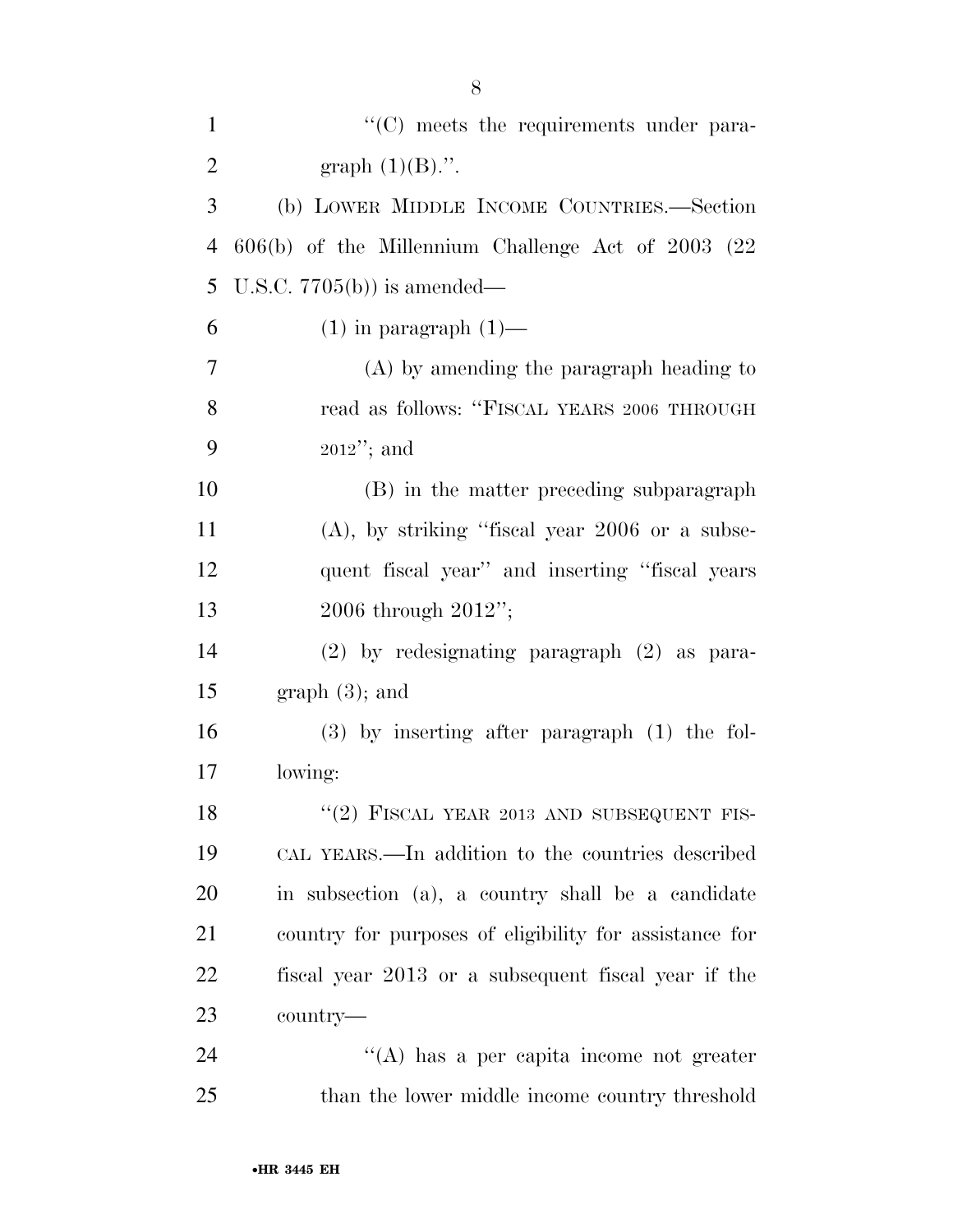| $\mathbf{1}$   | established by the International Bank for Re-                |
|----------------|--------------------------------------------------------------|
| $\overline{2}$ | construction and Development for the fiscal                  |
| 3              | year;                                                        |
| $\overline{4}$ | $\mathrm{``(B)}$ is not among the 75 countries identi-       |
| 5              | fied by the International Bank for Reconstruc-               |
| 6              | tion and Development as having the lowest per                |
| $\tau$         | capita income; and                                           |
| 8              | $\cdot$ (C) meets the requirements under sub-                |
| 9              | section $(a)(1)(B)$ .".                                      |
| 10             | (c) RECLASSIFICATION.—Section 606 of the Millen-             |
| 11             | nium Challenge Act of 2003 (22 U.S.C. 7705) is amend-        |
|                | $12$ ed—                                                     |
| 13             | (1) by redesignating subsection (c) as sub-                  |
| 14             | section $(d)$ ; and                                          |
| 15             | $(2)$ by inserting after subsection (b) the fol-             |
| 16             | lowing:                                                      |
| 17             | "(c) TREATMENT OF COUNTRIES WITH PER CAPITA                  |
| 18             | INCOME CHANGES.—A country qualifying for candidate           |
| 19             | status under this section with a per capita income that      |
| 20             | changes during the fiscal year such that the country would   |
| 21             | be reclassified from a low income country to a lower mid-    |
| 22             | dle income country or from a lower middle income country     |
| 23             | to a low income country shall retain its candidacy status    |
| 24             | in its former income classification for such fiscal year and |
| 25             | the 2 subsequent fiscal years.".                             |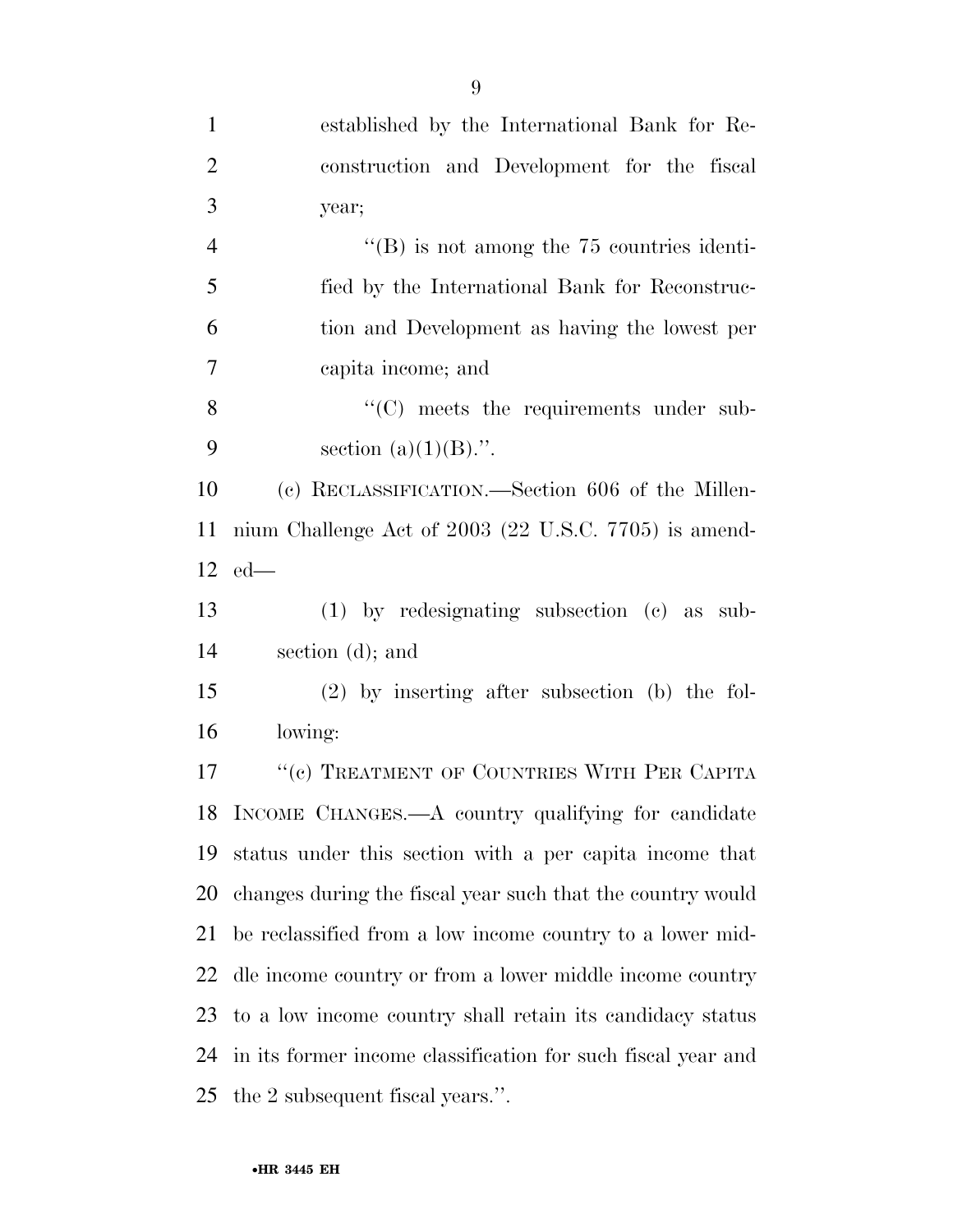| 1              | SEC. 202. CARRYOVER AUTHORITY FOR PRIVATE-SECTOR            |
|----------------|-------------------------------------------------------------|
| $\overline{2}$ | MEMBERS OF BOARD OF DIRECTORS.                              |
| 3              | Section $604(c)(4)(B)$ of the Millennium Challenge          |
| 4              | Act of 2003 (22 U.S.C. $7703(c)(4)(B)$ ) is amended to read |
| 5              | as follows:                                                 |
| 6              | "(B) OTHER MEMBERS.—Each member of                          |
| 7              | the Board described in paragraph $(3)(B)$ —                 |
| 8              | $f'(i)$ shall be appointed for a term of                    |
| 9              | 3 years;                                                    |
| 10             | "(ii) may be reappointed for a term of                      |
| 11             | an additional 2 years; and                                  |
| 12             | "(iii) may continue to serve in each                        |
| 13             | such appointment until the earlier of—                      |
| 14             | $\lq\lq$ the date on which his or her                       |
| 15             | successor is appointed; or                                  |
| 16             | $\lq$ (II) the date that is 1 year after                    |
| 17             | the expiration of his or her appoint-                       |
| 18             | ment or reappointment, as the case                          |
| 19             | may be.".                                                   |
| 20             | SEC. 203. ADDITIONAL REPORTING TO THE BOARD ON THE          |
| 21             | TREATMENT OF CIVIL SOCIETY IN AN ELIGI-                     |
| 22             | <b>BLE COUNTRY.</b>                                         |
| 23             | Section 607 of the Millennium Challenge Act of 2003         |
| 24             | $(22 \text{ U.S.C. } 7706)$ is amended—                     |
| 25             | $(1)$ in subsection $(a)$ , by adding at the end the        |
| 26             | following: "A determination whether a country is eli-       |
|                | •HR 3445 EH                                                 |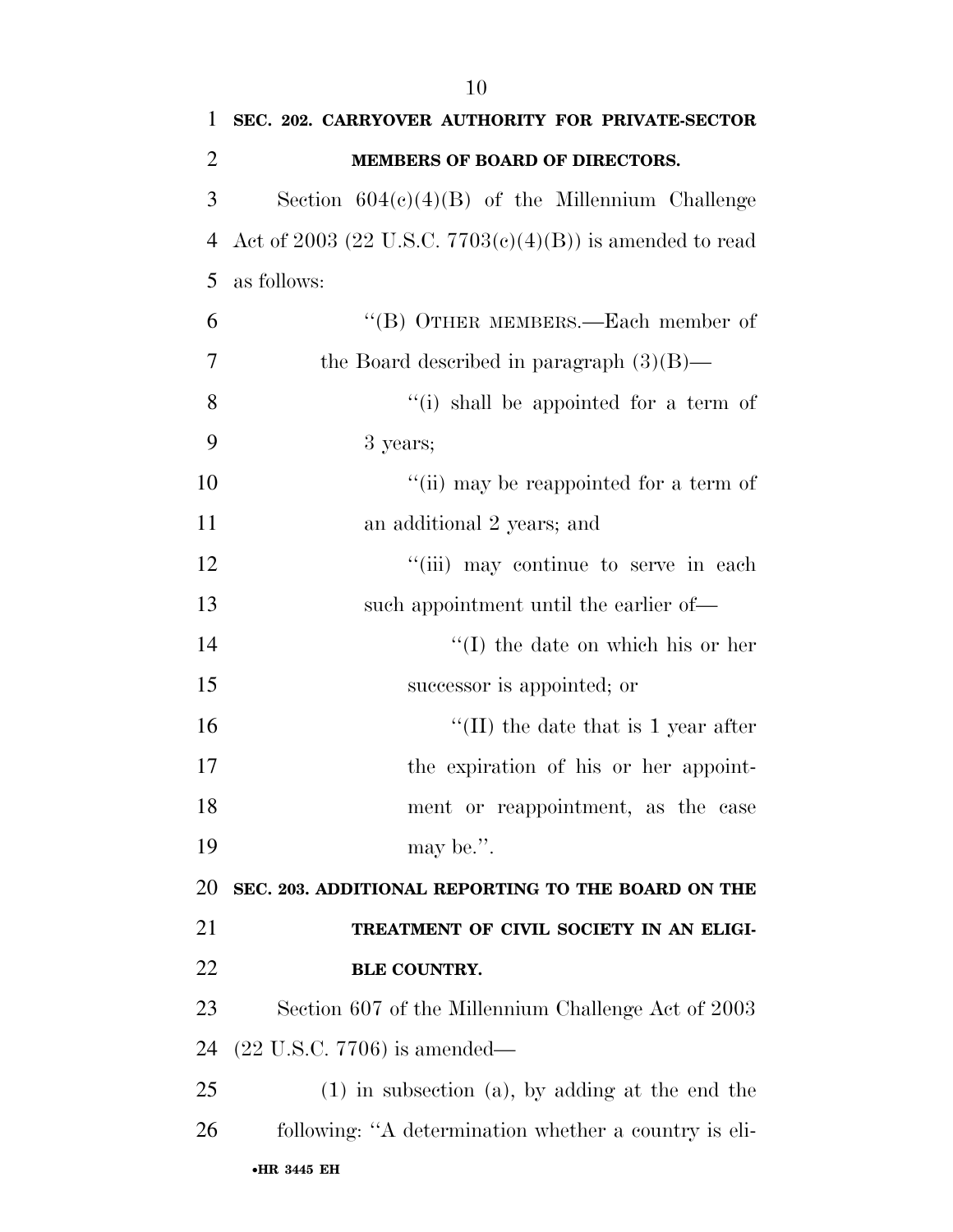| $\mathbf{1}$   | gible for a subsequent, non-concurrent Millennium         |
|----------------|-----------------------------------------------------------|
| $\overline{2}$ | Challenge Compact shall also be based, to the extent      |
| 3              | practicable, on significantly improved performance        |
| $\overline{4}$ | across the criteria in subsection (b) that, at a min-     |
| 5              | imum, are relevant to the preceding Compact, com-         |
| 6              | pared to the country's performance with respect to        |
| 7              | such criteria when selected for such preceding Com-       |
| 8              | pact."                                                    |
| 9              | $(2)$ in subsection $(b)(1)$ —                            |
| 10             | $(A)$ in subparagraph $(D)$ , by striking                 |
| 11             | "and" at the end;                                         |
| 12             | (B) in subparagraph (E), by adding "and"                  |
| 13             | at the end; and                                           |
| 14             | (C) by adding at the end the following:                   |
| 15             | $\lq\lq(F)$ the quality of the civil society ena-         |
| 16             | bling environment;";                                      |
| 17             | (3) by redesignating subsections (d) and (e) as           |
| 18             | subsections (e) and (f), respectively; and                |
| 19             | $(4)$ by inserting after subsection (c) the fol-          |
| 20             | lowing:                                                   |
| 21             | "(d) REPORTING ON TREATMENT OF CIVIL SOCI-                |
| 22             | ETY.—For the 7-year period beginning on the date of the   |
| 23             | enactment of this subsection, before the Board selects an |
| 24             | eligible country for a Compact under subsection (c), the  |
| 25             | Corporation shall provide information to the Board re-    |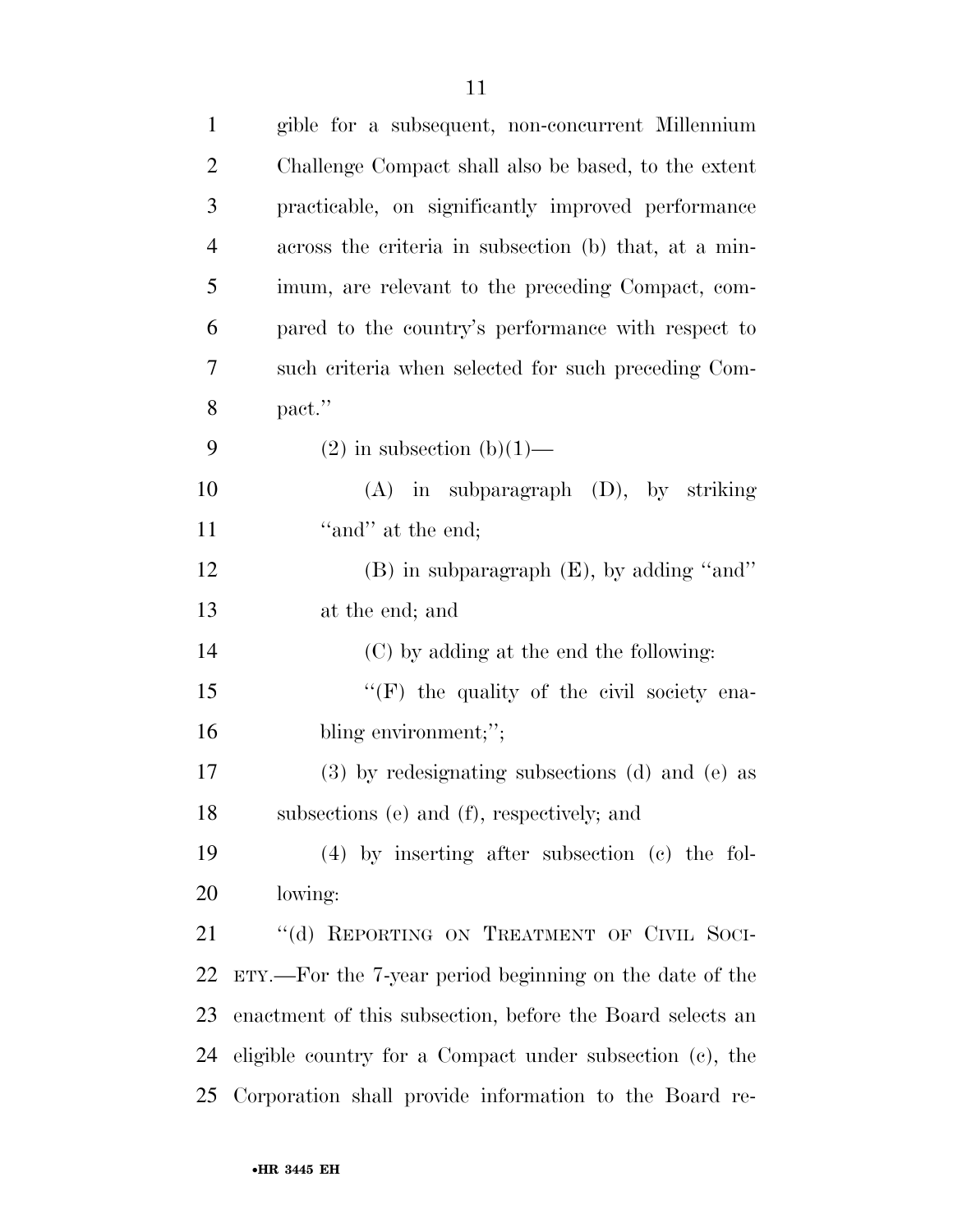garding the country's treatment of civil society, including classified information, as appropriate. The information shall include an assessment and analysis of factors includ-ing—

 ''(1) any relevant laws governing the formation or establishment of a civil society organization, par- ticularly laws intended to curb the activities of for-eign civil society organizations;

9 ''(2) any relevant laws governing the operations of a civil society organization, particularly those laws seeking to define or otherwise regulate the actions of foreign civil society organizations;

 $\frac{13}{2}$   $\frac{13}{2}$  laws relating to the legal status of civil so- ciety organizations, including laws which effectively discriminate against foreign civil society organiza- tions as compared to similarly situated domestic or-ganizations;

18 ''(4) laws regulating the freedom of expression and peaceful assembly; and

 ''(5) laws regulating the usage of the Internet, particularly by foreign civil society organizations.''.

### **SEC. 204. CONCURRENT COMPACTS UNDER THE MILLEN-NIUM CHALLENGE ACT OF 2003.**

 (a) IN GENERAL.—Section 609 of the Millennium Challenge Act of 2003 (22 U.S.C. 7708) is amended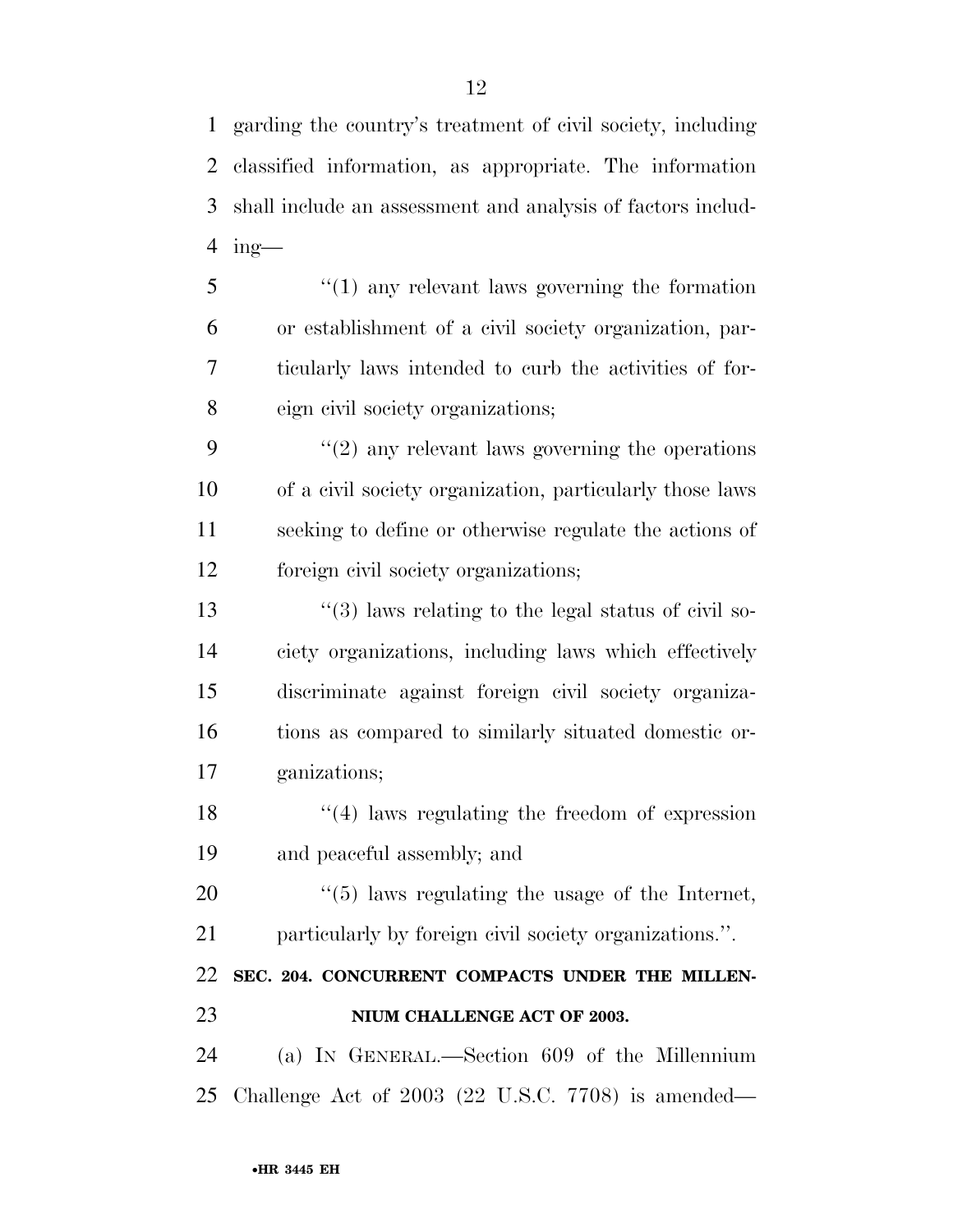(1) by striking the first sentence of subsection 2  $(k);$ 

 (2) by redesignating subsection (k) (as so amended) as subsection (l); and

 (3) by inserting after subsection (j) the fol-lowing:

 ''(k) CONCURRENT COMPACTS.—An eligible country that has entered into and has in effect a Compact under this section may enter into and have in effect at the same time not more than one additional Compact in accordance with the requirements of this title if—

12 ''(1) one or both of the Compacts are or will be for purposes of regional economic integration, in- creased regional trade, or cross-border collabora-tions; and

16 ''(2) the Board determines that the country is making considerable and demonstrable progress in implementing the terms of the existing Compact and supplementary agreements thereto.''.

 (b) CONFORMING AMENDMENT.—Section 21 613(b)(2)(A) of such Act (22 U.S.C. 7712(b)(2)(A)) is 22 amended by striking "the" before "Compact" and insert-23 ing "any".

 (c) APPLICABILITY.—The amendments made by this section apply with respect to Compacts entered into be-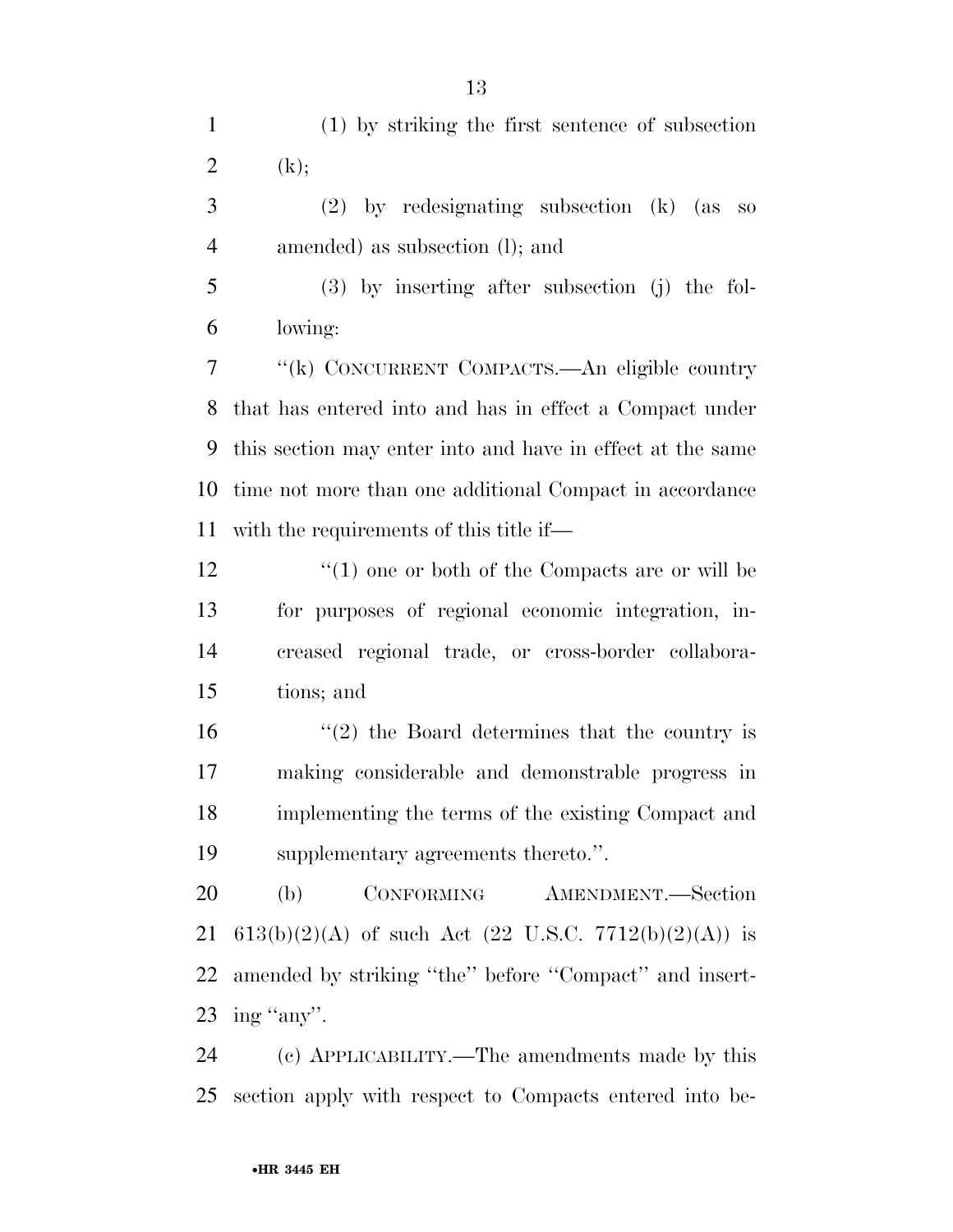tween the United States and an eligible country under the Millennium Challenge Act of 2003 before, on, or after the date of the enactment of this Act. **SEC. 205. PUBLIC NOTIFICATION OF ENTERING INTO A COMPACT.**  Section 610 of the Millennium Challenge Act of 2003 (22 U.S.C. 7709) is amended to read as follows: **''SEC. 610. CONGRESSIONAL AND PUBLIC NOTIFICATION.**  ''(a) CONGRESSIONAL CONSULTATIONS AND NOTIFI- CATIONS.— 11 "(1) IN GENERAL.—The Board, acting through the Chief Executive Officer, shall consult with and notify the appropriate congressional committees not later than 15 days before taking any of the actions described in paragraph (2). ''(2) ACTIONS DESCRIBED.—The actions de- scribed in this paragraph are—  $"({\rm A})$  providing assistance for an eligible 19 country under section  $609(g)$ ;  $'(B)$  commencing negotiations with an eli-21 gible country to provide assistance for- $\frac{1}{10}$  a Compact under section 605; or 23 ''(ii) an agreement under section 616;  $\cdot$  (C) signing such a Compact or agree-ment; and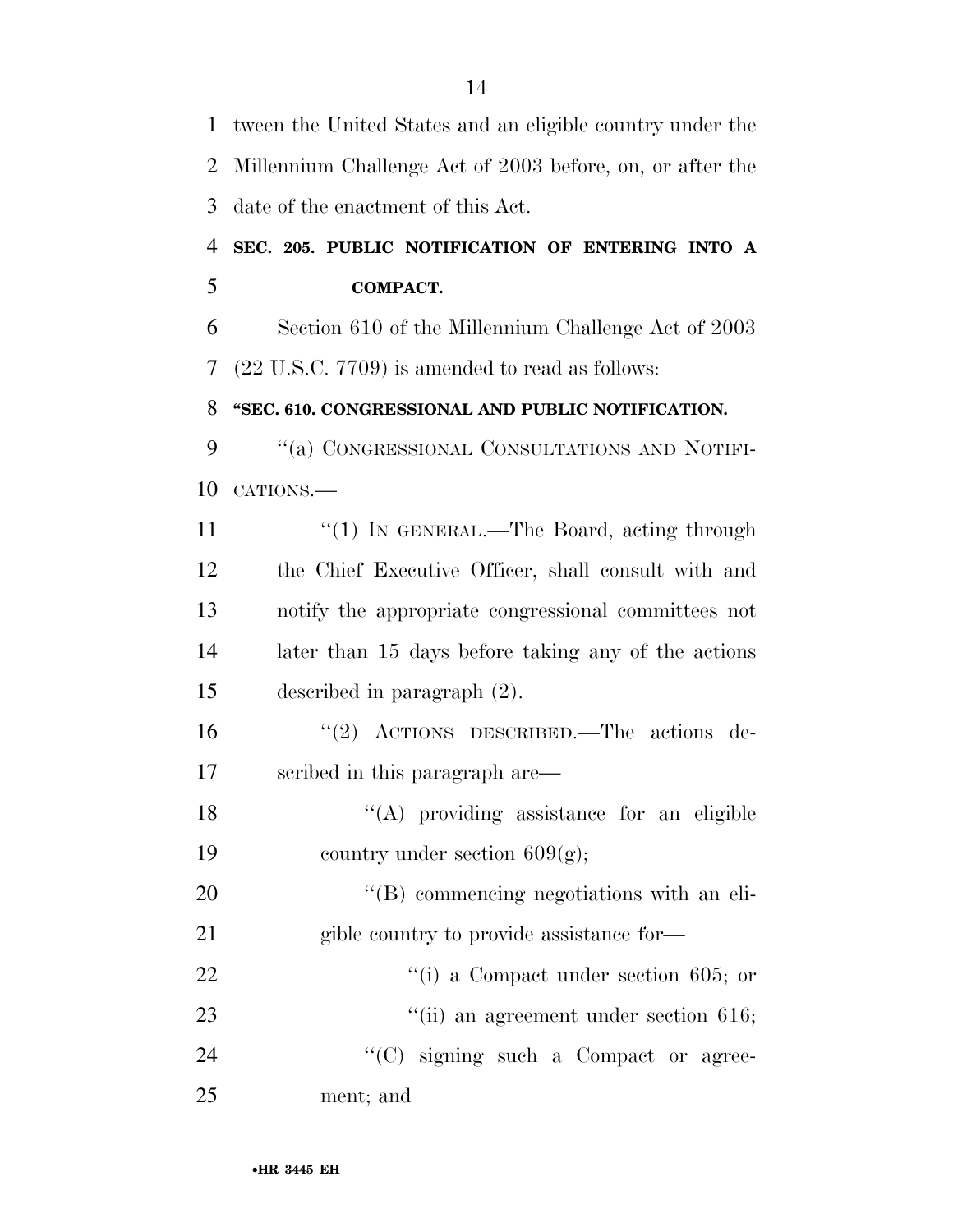| $\mathbf{1}$   | "(D) terminating assistance under such a           |
|----------------|----------------------------------------------------|
| $\overline{2}$ | Compact or agreement.                              |
| 3              | "(3) ECONOMIC JUSTIFICATION.—Any notifica-         |
| $\overline{4}$ | tion relating to the intent to negotiate or sign a |
| 5              | Compact shall include a report describing the pro- |
| 6              | jected economic justification for the Compact, in- |
| 7              | cluding, as applicable—                            |
| 8              | $\lq\lq$ the expected economic rate of return      |
| 9              | of the Compact;                                    |
| 10             | $\lq\lq$ a cost-benefit analysis of the Com-       |
| 11             | pact;                                              |
| 12             | $\lq\lq$ (C) a description of the impact on bene-  |
| 13             | ficiary populations;                               |
| 14             | $\lq\lq$ the likelihood that the investment will   |
| 15             | catalyze private sector investments; and           |
| 16             | $\lq\lq$ (E) any other applicable economic factors |
| 17             | that justify each project to be funded under       |
| 18             | such a Compact to the extent practicable and       |
| 19             | appropriate.                                       |
| 20             | "(4) RISK MANAGEMENT PLAN.—Not later than          |
| 21             | 60 days before signing each concurrent Compact, as |
| 22             | authorized under section 609, the Board, acting    |
| 23             | through the Chief Executive Officer, shall consult |
| 24             | with and provide to the appropriate congressional  |
| 25             | committees-                                        |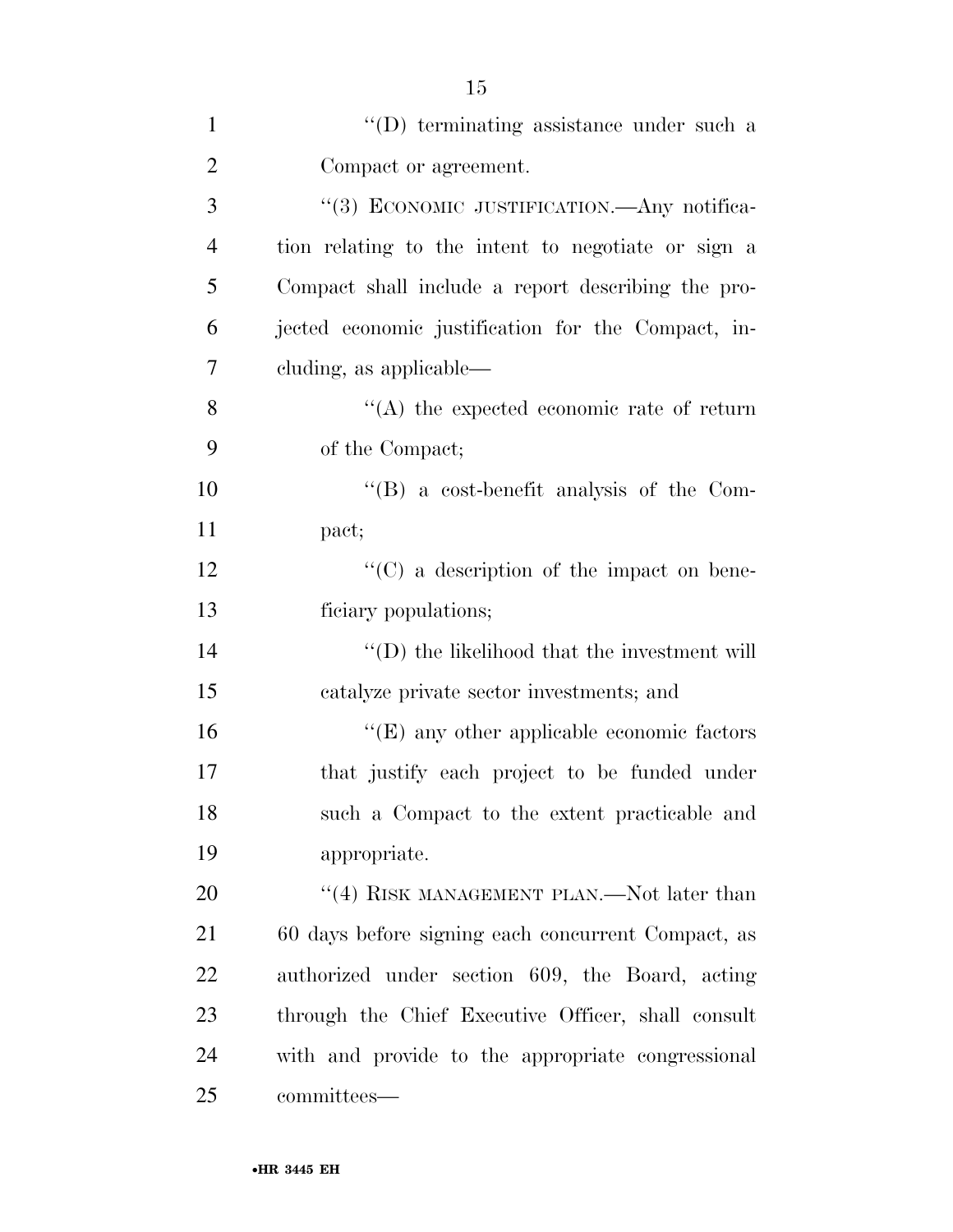| $\mathbf{1}$   | $\lq\lq(A)$ an assessment and, as appropriate,    |
|----------------|---------------------------------------------------|
| $\overline{2}$ | the identification of potential measures to miti- |
| 3              | gate risks, of-                                   |
| $\overline{4}$ | "(i) the countries' commitment to re-             |
| 5              | gional integration and cross-border co-           |
| 6              | operation and capacity to carry out com-          |
| 7              | mitments;                                         |
| 8              | "(ii) political and policy risks, includ-         |
| 9              | ing risks that could affect country eligi-        |
| 10             | bility;                                           |
| 11             | "(iii) risks associated with realizing            |
| 12             | economic returns;                                 |
| 13             | "(iv) time and completion risks; and              |
| 14             | $f'(v)$ cost and financial risks; and             |
| 15             | $\lq\lq$ (B) an assessment of measures to be      |
| 16             | taken to mitigate any identified risks, includ-   |
| 17             | $ing$ —                                           |
| 18             | "(i) securing other potential donors to           |
| 19             | finance projects or parts of projects as          |
| 20             | needed; and                                       |
| 21             | "(ii) partnering with regional organi-            |
| 22             | zations to support and oversee effective          |
| 23             | cross-border cooperation.                         |
| 24             | "(b) CONGRESSIONAL AND PUBLIC NOTIFICATION        |
| 25             | AFTER ENTERING INTO A COMPACT.—Not later than 10  |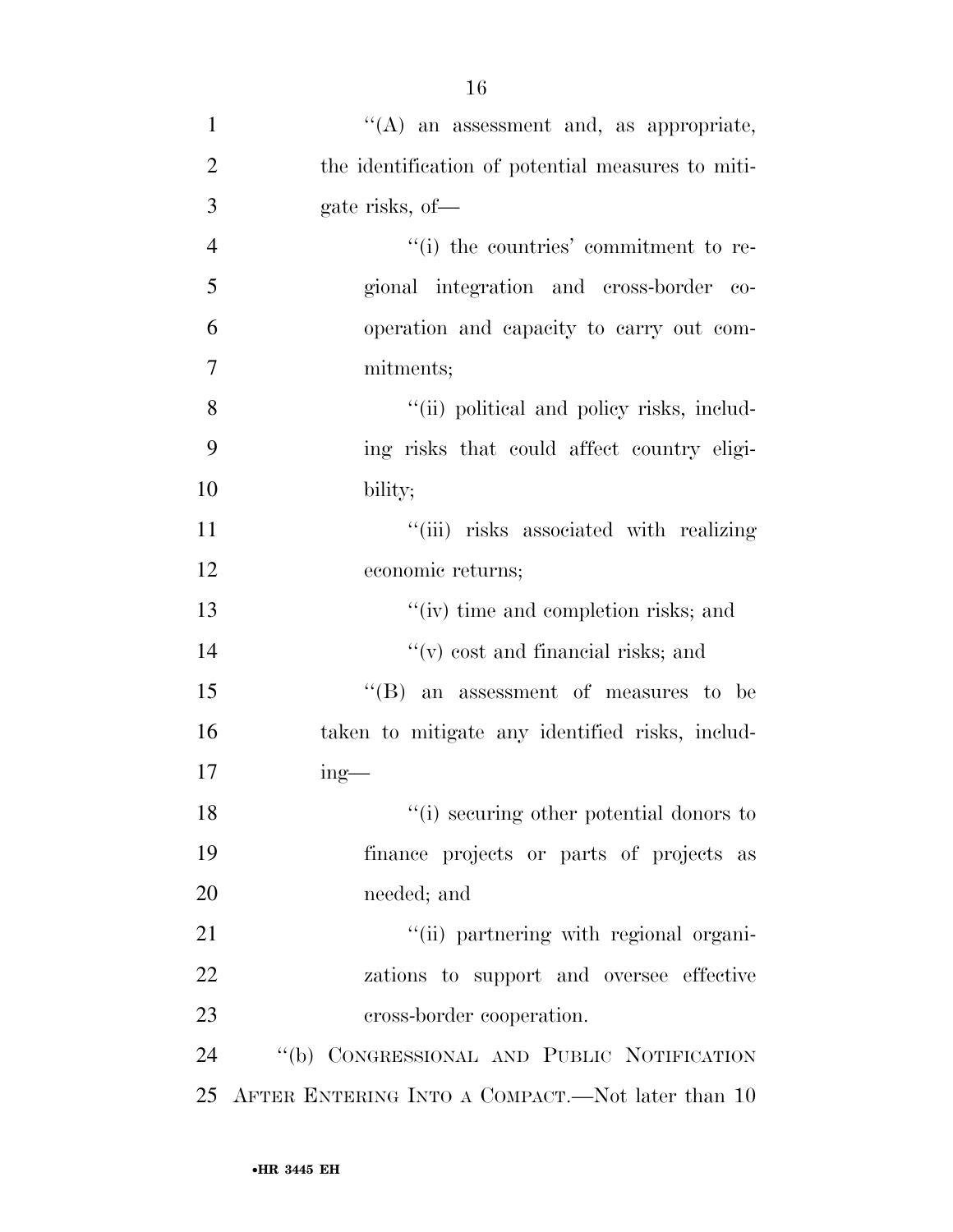| 1              | days after entering into a Compact with an eligible coun-   |
|----------------|-------------------------------------------------------------|
| 2              | try, the Board, acting through the Chief Executive Officer, |
| 3              | shall—                                                      |
| $\overline{4}$ | $"(1)$ publish the text of the Compact on the               |
| 5              | website of the Corporation;                                 |
| 6              | $\lq(2)$ provide the appropriate congressional com-         |
| $\overline{7}$ | mittees with a detailed summary of the Compact              |
| 8              | and, upon request, the text of the Compact; and             |
| 9              | "(3) publish in the Federal Register a detailed             |
| 10             | summary of the Compact and a notice of availability         |
| 11             | of the text of the Compact on the website of the            |
| 12             | Corporation.".                                              |
| 13             | SEC. 206. DISCLOSURE.                                       |
| 14             | (a) REQUIREMENT FOR TIMELY DISCLOSURE.—Sec-                 |
| 15             | tion $612(a)$ of the Millennium Challenge Act of 2003 (22)  |
| 16             | U.S.C. $7711(a)$ is amended—                                |
| 17             | $(1)$ in the subsection heading, by inserting               |
| 18             | "TIMELY" before "DISCLOSURE"; and                           |
| 19             | $(2)$ in the matter preceding paragraph $(1)$ —             |
| 20             | $(A)$ by striking "The Corporation" and in-                 |
| 21             | serting "Not later than 90 days after the last              |
| 22             | day of each fiscal quarter, the Corporation";               |
| 23             | and                                                         |
| 24             | (B) by striking "on at least a quarterly                    |
| 25             | $basis,$ ".                                                 |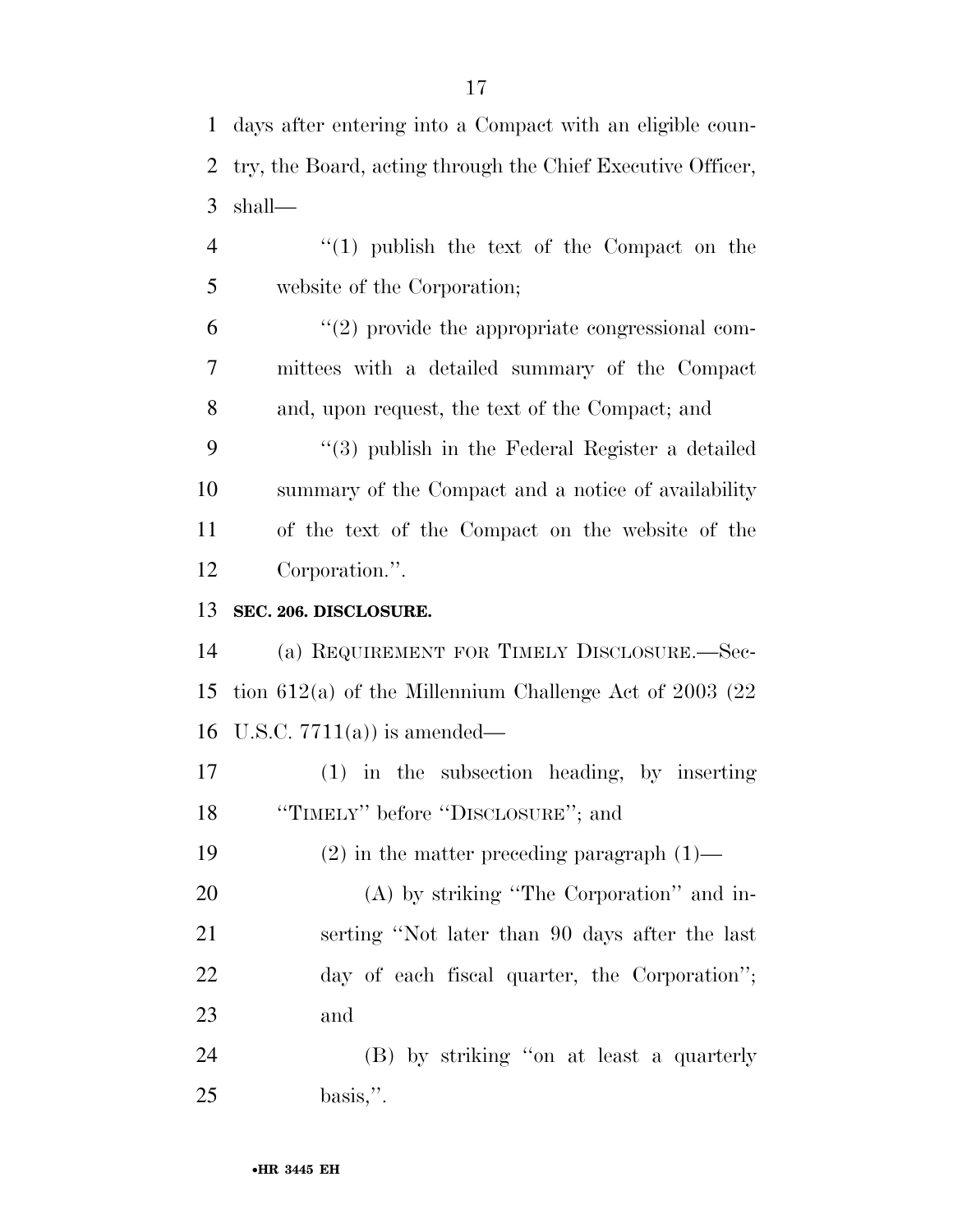| $\mathbf{1}$   | (b) DISSEMINATION.—Section $612(b)$ of the Millen-             |
|----------------|----------------------------------------------------------------|
| 2              | nium Challenge Act of $2003$ $(22 \text{ U.S.C. } 7711(b))$ is |
| 3              | amended to read as follows:                                    |
| $\overline{4}$ | "(b) DISSEMINATION.—The Board, acting through                  |
| 5              | the Chief Executive Officer, shall make the information        |
| 6              | required to be disclosed under subsection (a) available to     |
| 7              | the public—                                                    |
| 8              | $\lq(1)$ by publishing it on the website of the Cor-           |
| 9              | poration;                                                      |
| 10             | $\lq(2)$ by providing notice of the availability of            |
| 11             | such information in the Federal Register; and                  |
| 12             | $\cdot\cdot$ (3) by any other methods that the Board de-       |
| 13             | termines to be appropriate.".                                  |
|                |                                                                |
| 14             | SEC. 207. RESTRICTION ON THE USE OF ASSISTANCE                 |
| 15             | <b>UNDER SECTION 616.</b>                                      |
| 16             | Section 616(d) of the Millennium Challenge Act of              |
| 17             | $2003$ (22 U.S.C. 7715(d)) is amended to read as follows:      |
| 18             | $``$ (d) FUNDING.—                                             |
| 19             | "(1) LIMITATION.—Not more than 10 percent                      |
| 20             | of the amounts made available to carry out this Act            |
| 21             | for a fiscal year may be made available to carry out           |
| 22             | this section.                                                  |
| 23             | RESTRICTION RELATING<br>(2)<br>TO<br>ASSIST-                   |
| 24             | ANCE.—None of the funds authorized to carry out                |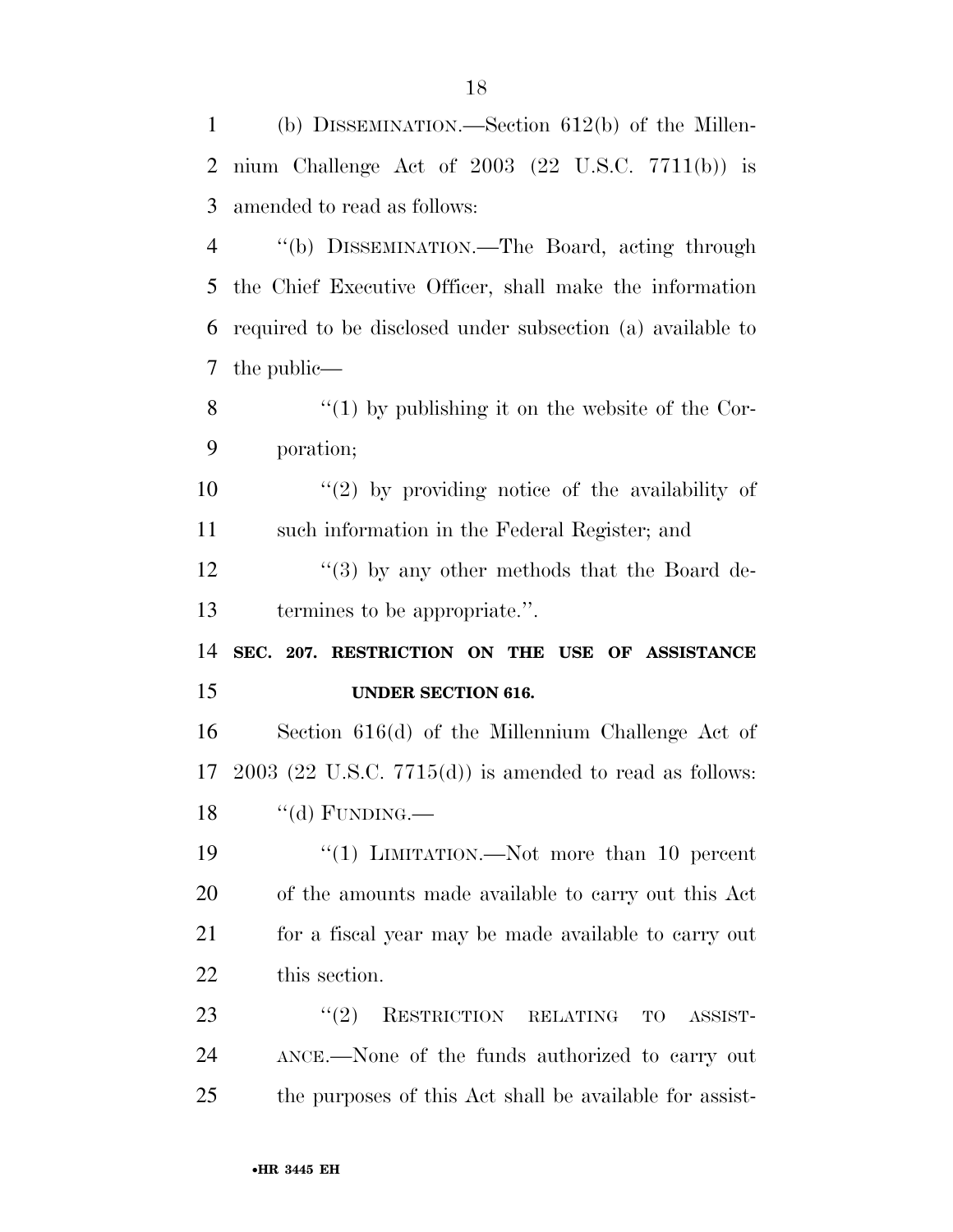ance under this section to a country that does not qualify as a candidate country under section 606 for the fiscal year during which such assistance is pro-vided.''.

### **SEC. 208. STUDY ON SUBNATIONAL COMPACTS.**

 (a) IN GENERAL.—Not later than 180 days after the date of the enactment of this Act, the Board of the Millen- nium Challenge Corporation, acting through the Chief Ex- ecutive Officer, shall submit a study to the appropriate congressional committees that assesses the feasibility and desirability of developing partnerships at the subnational level within candidate countries that would be complemen- tary to, and, as applicable, concurrent with, any Millen- nium Challenge Corporation national-level or regional in-vestments.

 (b) CONTENT.—The study required under subsection (a) shall examine—

 (1) the extent to which targeting investments at the subnational level might provide new opportuni-ties for reducing poverty through economic growth;

 (2) the extent to which traditional approaches to defining poverty may not adequately capture the nature of poverty within a country;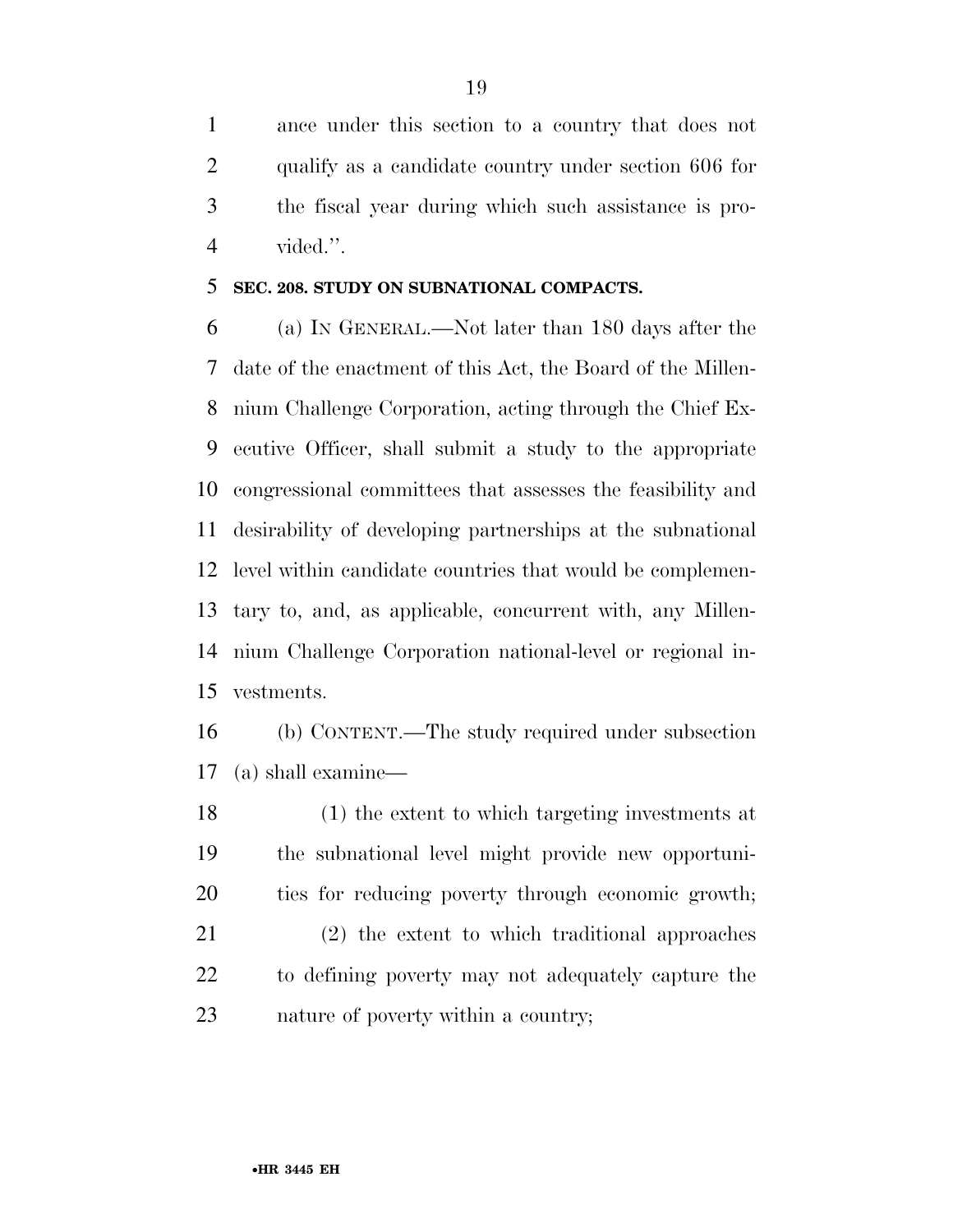| $\mathbf{1}$   | (3) the types of subnational entities that might        |
|----------------|---------------------------------------------------------|
| $\overline{2}$ | be appropriate partners for subnational Millennium      |
| 3              | Challenge Corporation compacts;                         |
| $\overline{4}$ | (4) how candidates for subnational partners             |
| 5              | might best be identified; and                           |
| 6              | (5) what role each national government should           |
| 7              | play in creating or implementing a subnational part-    |
| 8              | nership.                                                |
| 9              | (c) APPROPRIATE CONGRESSIONAL COMMITTEES.-              |
| 10             | In this subsection, the term "appropriate congressional |
| 11             | committees" means-                                      |
| 12             | (1) the Committee on Foreign Relations of the           |
| 13             | Senate;                                                 |
| 14             | (2) the Committee on Appropriations of the              |
| 15             | Senate;                                                 |
| 16             | (3) the Committee on Foreign Affairs of the             |
| 17             | House of Representatives; and                           |
| 18             | (4) the Committee on Appropriations of the              |
| 19             | House of Representatives.                               |
|                | Passed the House of Representatives January 17,         |
|                | 2018.                                                   |
|                |                                                         |

Attest:

*Clerk.*